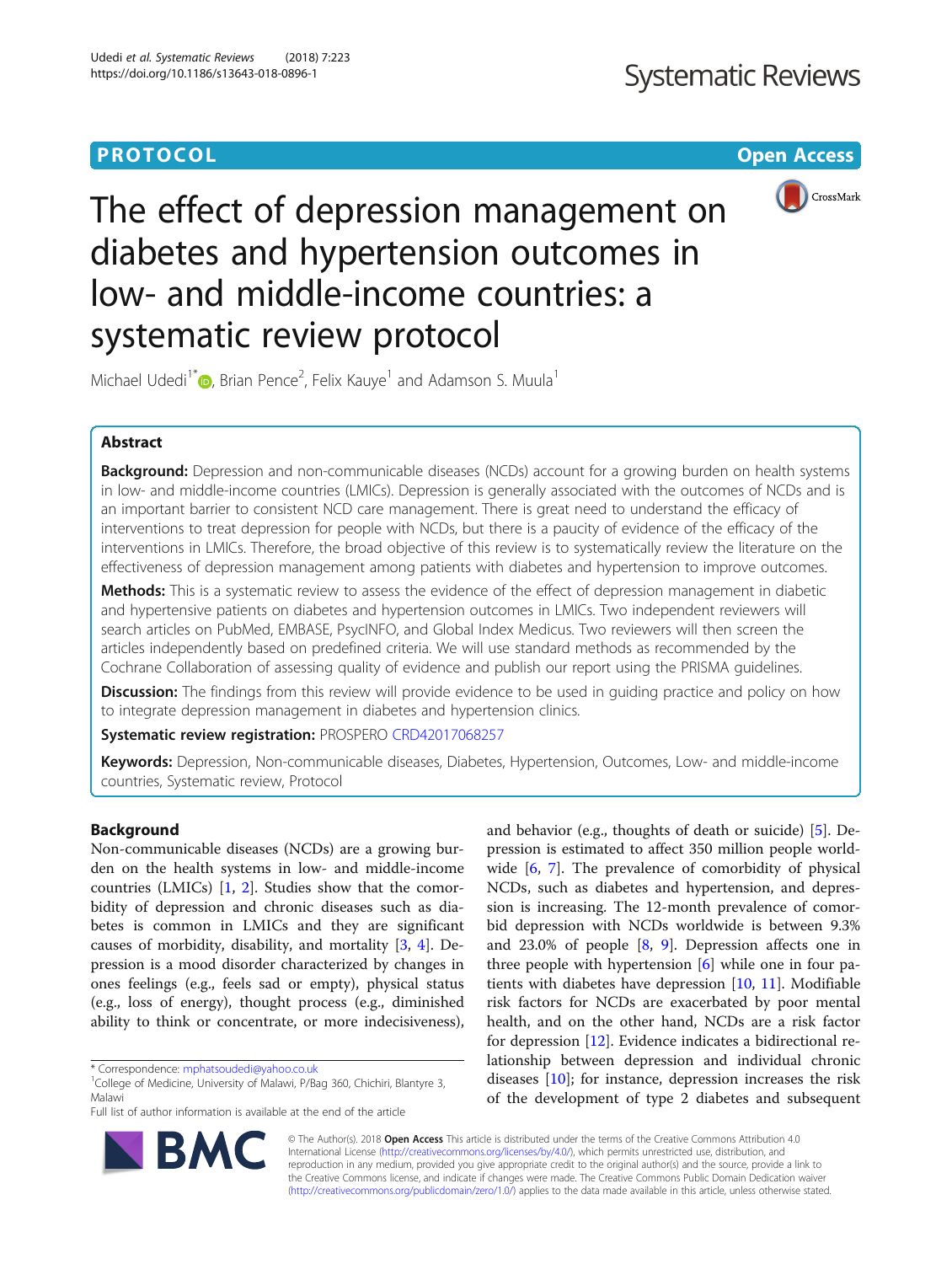risks of hyperglycemia [[11](#page-4-0)]. Furthermore, a diagnosis of type 2 diabetes increases the risk of depression and can contribute to a more severe course of depression [\[11](#page-4-0)]. Some studies have found non-adherence to prescribed medication among cardiovascular diseases (CVD) patients with depressive symptoms [[13](#page-4-0), [14](#page-4-0)]. Non-adherence to medication has been suggested to be a contributor to the increased morbidity and mortality seen in CVD and comorbid mental disorders [[15\]](#page-4-0). Many studies that examined the prevalence of depression among patients with diabetes mellitus and hypertension recommend including routine screening of depression in patients with diabetes or hypertension and referral for appropriate management [\[16](#page-4-0)–[19](#page-4-0)].

A systematic review by Mendenhall et al. showed that one in three people with diabetes in LMICs has co-morbid depression which is suggested to be higher than in higher income countries [\[2](#page-4-0)]. As such, the review concluded that there is need for integrating mental health care into diabetes care within LMIC health systems. Furthermore, the review recommended the need for research around the cost of oversight of mental health problems among people with chronic illness in LMICs [[2\]](#page-4-0). The review highlighted that treating depression among people with diabetes is cost-effective in high-income countries (HICs) [[2\]](#page-4-0). The observation made in the Mendenhall review confirms findings of another systematic review of comorbid depression and diabetes in the USA (by Atlantis et al.) which suggested that collaborative care for depression significantly improves both depression and glycaemia outcomes [[20\]](#page-4-0). The systematic reviews from HICs indicate that collaborative care is more effective than usual care for improving depression outcomes in people with comorbid diabetes [[20](#page-4-0)–[22](#page-4-0)]; however, there is paucity of data on the effect of treating depression among patients with diabetes and hypertension in LMICs. The National Institute for Health and Care Excellence (NICE) guidelines for depression in adults with a chronic physical health problem, such as diabetes and hypertension, recommend collaborative care  $[23]$  $[23]$ . Accordingly, there is great need to understand the efficacy of interventions to treat depression for people with chronic disease since the Mendenhall review did not address the efficacy of interventions. The Atlantis review looked at intervention efficacy but did not identify LMIC studies for inclusion. Therefore, our systematic review will assess the evidence of the effect of management of depression in diabetic and hypertensive patients on diabetes and hypertension outcomes in LMICs. Our review also aims to identify efficacy LMIC studies that may have been missed by previous studies by searching the Global Health database and using search terms to identify LMIC studies. The systematic review will inform practice and policy on the

need to integrate depression management in the management of patients with diabetes and hypertension.

## Methods

Our objective is to identify studies examining the effect of depression management on diabetes and hypertension outcomes. We will use the Cochrane Collaboration Handbook [\[24](#page-4-0)] as the systematic review guide in conducting the systematic review. We will utilize the Preferred Reporting Items of Systematic Reviews and Meta-Analyses Protocol (PRISMA) [[25,](#page-4-0) [26](#page-4-0)] guidelines in reporting the review. The protocol has been registered on the PROSPERO database (Ref: CRD42017068257) and will follow the Preferred Reporting Items of Systematic Reviews and Meta-Analyses Protocol (PRISMA-P) guidelines [[27\]](#page-4-0).

## Data sources and searches

We will search four databases from 1990 to present: PubMed, EMBASE, PsycINFO, and Global Index Medicus. We will include all studies from 1990 because we anticipated that adequate number of studies would have been published thereafter to meaningfully examine the effectiveness of depression management on NCDs in LMICs. The search strategy will include the search concepts (1) depression, (2) interventions for depression management, (3) diabetes or glycemic control or hypertension or blood pressure control, and (4) LMICs. Appropriate controlled vocabulary words will be tailored to each database. Some of the search terms are based on existing reviews [\[2](#page-4-0), [6](#page-4-0), [20](#page-4-0), [28\]](#page-4-0). We have developed an electronic search strategy of combined search terms for one database as shown in Table [1](#page-2-0). We will also search reference lists of all studies that will meet our inclusion criteria and relevant systematic reviews for additional potentially eligible primary studies. Authors of included reviews will be contacted to clarify reported published information and to seek unpublished results. We will perform a forward citation search to identify additional studies. Appendices for all strategies used, including a list of sources screened and relevant reviews or primary studies reviewed, will be provided. We will exclude non-English articles during the full-text screening stage as resources are not available to translate the data. Any potentially relevant non-English articles will be listed in review to indicate further available evidence.

## Eligibility criteria

Any studies that examined the outcomes of an intervention for depression management on diabetes or hypertension outcomes (HbA1c, fasting blood glucose, depression scores, and blood pressure (BP) measurements) for patients with diabetes mellitus or hypertension will be eligible for inclusion. The minimum and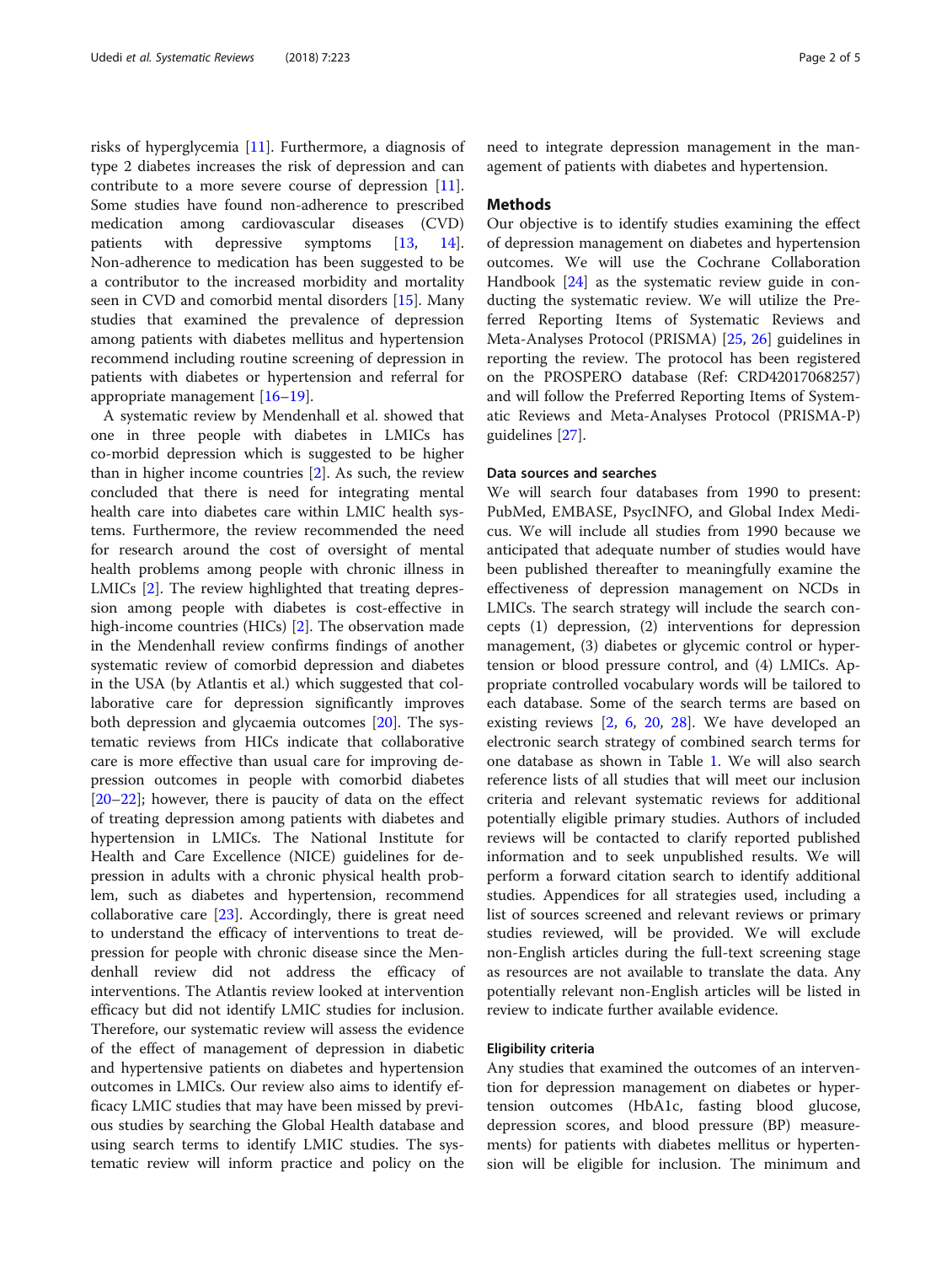## <span id="page-2-0"></span>Table 1 Search strategy

| PubMed<br>((((africa[MeSH Terms]) OR (((Africa[Title/Abstract] OR Asia[Title/Abstract] OR "low-income country"[Title/Abstract] OR "low-income<br>countries"[Title/Abstract] OR "low" [Title/Abstract] AND "middle-income countries"[Title/Abstract] OR "middle-income country"[Title/<br>Abstract] OR "middle income countries"[Title/Abstract] OR "Sub-Saharan Africa"[Title/Abstract] OR Afghanistan[Title/Abstract] OR Benin[Title/                                                                                                                                                                                                                                                                                                                                                                                                                                                                                                                                                                                                                                                                                                                                                                                                                                                                                                                                                                                                                                                                                                                                                                                                                                                                                                                                                                                                                                                                                                                                                                                                                                                                                                                                                                                                                                                                                                                                                                                                                                                                                                                                                                                                                                                                                                                                                                                                                                                                                                                                                                                                                                                                                                                                                                                                                                                                                                     |  |
|--------------------------------------------------------------------------------------------------------------------------------------------------------------------------------------------------------------------------------------------------------------------------------------------------------------------------------------------------------------------------------------------------------------------------------------------------------------------------------------------------------------------------------------------------------------------------------------------------------------------------------------------------------------------------------------------------------------------------------------------------------------------------------------------------------------------------------------------------------------------------------------------------------------------------------------------------------------------------------------------------------------------------------------------------------------------------------------------------------------------------------------------------------------------------------------------------------------------------------------------------------------------------------------------------------------------------------------------------------------------------------------------------------------------------------------------------------------------------------------------------------------------------------------------------------------------------------------------------------------------------------------------------------------------------------------------------------------------------------------------------------------------------------------------------------------------------------------------------------------------------------------------------------------------------------------------------------------------------------------------------------------------------------------------------------------------------------------------------------------------------------------------------------------------------------------------------------------------------------------------------------------------------------------------------------------------------------------------------------------------------------------------------------------------------------------------------------------------------------------------------------------------------------------------------------------------------------------------------------------------------------------------------------------------------------------------------------------------------------------------------------------------------------------------------------------------------------------------------------------------------------------------------------------------------------------------------------------------------------------------------------------------------------------------------------------------------------------------------------------------------------------------------------------------------------------------------------------------------------------------------------------------------------------------------------------------------------------------|--|
| Abstract] OR "Burkina Faso"[Title/Abstract] OR Burundi[Title/Abstract] OR "Central African Republic"[Title/Abstract] OR Chad[Title/Abstract]<br>OR Comoros[Title/Abstract] OR Congo[Title/Abstract] OR Eritrea[Title/Abstract] OR Ethiopia[Title/Abstract] OR Gambia[Title/Abstract] OR<br>quinea[Title/Abstract] OR "Guinea-Bissau"[Title/Abstract] OR Haiti[Title/Abstract] OR "North Korea"[Title/Abstract] OR "Democratic People's<br>Republic of Korea"[Title/Abstract] OR Liberia[Title/Abstract] OR Madagascar[Title/Abstract] OR Malawi[Title/Abstract] OR Mali[Title/Abstract]<br>OR Mozambique[Title/Abstract] OR Nepal[Title/Abstract] OR Niger[Title/Abstract] OR Rwanda[Title/Abstract] OR Senegal[Title/Abstract] OR<br>"Sierra Leone"[Title/Abstract] OR Somalia[Title/Abstract] OR "South Sudan"[Title/Abstract] OR Tanzania[Title/Abstract] OR Togo[Title/Abstract]<br>OR Uganda[Title/Abstract] OR Zimbabwe [Title/Abstract] OR Armenia[Title/Abstract] OR Bangladesh[Title/Abstract] OR Bhutan[Title/<br>Abstract] OR Bolivia Title/Abstract] OR "Cabo Verde" [Title/Abstract] OR "Cape Verde" [Title/Abstract] OR Cambodia [Title/Abstract] OR<br>Cameroon[Title/Abstract] OR Congo[Title/Abstract] OR "Cote D'Ivoire"[Title/Abstract] OR Djibouti[Title/Abstract] OR Egypt[Title/Abstract] OR<br>el Salvador"[Title/Abstract] OR Ghana[Title/Abstract] OR Guatemala[Title/Abstract] OR Honduras[Title/Abstract] OR India[Title/Abstract] OR<br>Indonesia[Title/Abstract] OR Kenya[Title/Abstract] OR Kiribati[Title/Abstract] OR Kosovo[Title/Abstract] OR Kyrgyz[Title/Abstract] OR<br>Kyrgyzstan[Title/Abstract] OR Lao[Title/Abstract] OR Laos[Title/Abstract] OR Lesotho[Title/Abstract] OR Mauritania[Title/Abstract] OR<br>Micronesia[Title/Abstract] OR Moldova[Title/Abstract] OR Mongolia[Title/Abstract] OR Morocco[Title/Abstract] OR Myanmar[Title/Abstract]<br>OR Nicaraqua[Title/Abstract] OR Nigeria[Title/Abstract] OR Pakistan[Title/Abstract] OR "Papua New Guinea"[Title/Abstract] OR<br>Philippines[Title/Abstract] OR Samoa "Sao Tome"[Title/Abstract] OR Principe[Title/Abstract] OR "Solomon Islands"[Title/Abstract] OR "Sri<br>Lanka"[Title/Abstract] OR Sudan[Title/Abstract] OR Swaziland[Title/Abstract] OR Syria[Title/Abstract] OR "Syrian Arab Republic"[Title/Abstract]<br>OR Tajikistan[Title/Abstract] OR Timor[Title/Abstract] OR Tonga[Title/Abstract] OR Tunisia[Title/Abstract] OR Ukraine[Title/Abstract] OR<br>Uzbekistan[Title/Abstract] OR Vanuatu[Title/Abstract] OR Vietnam[Title/Abstract] OR "West Bank"[Title/Abstract] OR Gaza[Title/Abstract] OR<br>Yemen[Title/Abstract] OR Zambia [Title/Abstract] OR "developing countries"[MeSH Terms]))) AND (((diabetes[Title/Abstract] OR<br>diabetic[Title/Abstract] OR hypertension[Title/Abstract] OR "blood pressure"[Title/Abstract] OR hypertensive[Title/Abstract])) OR<br>"hypertension"[MeSH Terms] OR "diabetes mellitus"[MeSH Terms])) AND (((depression[Title/Abstract] OR depressed[Title/Abstract] OR<br>depressive[Title/Abstract])) OR "depressive disorder" [MeSH Terms]) OR depression[MeSH Terms] AND ("screening" [Title/Abstract] OR "Mass<br>Screening" [MeSH Terms]) AND ("CBT" [Title/Abstract] OR "Antidepressant Medication" [Title/Abstract] OR "Psychological Intervention" [Title/<br>Abstract]) |  |

maximum time periods for follow-up of diabetes and hypertension health outcomes will be 3 and 12 months respectively.

Depression is a mood disorder characterized by changes in ones feelings (e.g., feels sad or empty), physical status (e.g., loss of energy), thought process (e.g., diminished ability to think or concentrate, or more indecisiveness), and behavior (e.g., thoughts of death or suicide) [\[5](#page-4-0)].

Hypertension is defined as systolic BP level of  $\geq 140$ mmHg and diastolic BP of  $\geq$  90 mmHg [\[29](#page-4-0)]. The diagnostic of hypertension is made when the average of two or more diastolic BP measurements on at least two subsequent visits is  $\geq 90$  mmHg or when the average of multiple systolic BP readings on two or more subsequent visits is consistently  $\geq 140$  mmHg.

Diabetes is defined as a group of metabolic diseases characterized by hyperglycemia resulting from defects in insulin secretion, insulin action, or both [[30\]](#page-4-0). The criteria for diagnosis of diabetes include a fasting plasma glucose (FPG) level > 126 mg/dl (7.0 mmol/l) or a casual plasma glucose > 200 mg/dl (11.1 mmol/l) or HbA1C test with a threshold of  $\geq 6.5\%$  meets the threshold for the diagnosis of diabetes [[30\]](#page-4-0). We will only include type 2 diabetes in our review; thus, type 1 diabetes and gestational diabetes will be excluded.

The following PICOS describes the review inclusion criteria and search strategy concepts:

Population: Adults (18 years or older) suffering from diabetes or hypertension or both conditions.

Intervention: Depression management interventions including screening strategy for depression, psychological intervention, or medication management.

Comparator: No routine screening or diagnosis for depression in patients with diabetes or hypertension.

Outcome: Diagnosis of depression; HBA1c, fasting blood glucose, blood pressure control, and depression scores.

Study design: Randomized control trials and quasi-experimental and observational studies will be eligible for inclusion because of paucity of data from LMICs.

Setting: Primary and secondary health care service delivery in LMIC. We only include studies conducted in the low-income countries and the lower-middle income countries as defined by the World Bank [\[31\]](#page-4-0).

We will exclude studies involving patients less than 18 years old and those with additional co-occurring medical conditions.

### Study selection

We will download all titles and abstracts retrieved by electronic searching to Endnote and remove duplicates. Two reviewers [MU and MN] will independently screen the titles and abstracts for inclusion. We will retrieve the full-text study reports/publication, and two reviewers [MU and MN] will independently screen the full text and identify studies for inclusion and identify and record reasons for exclusion of the ineligible studies. We will resolve any disagreement through discussion or, if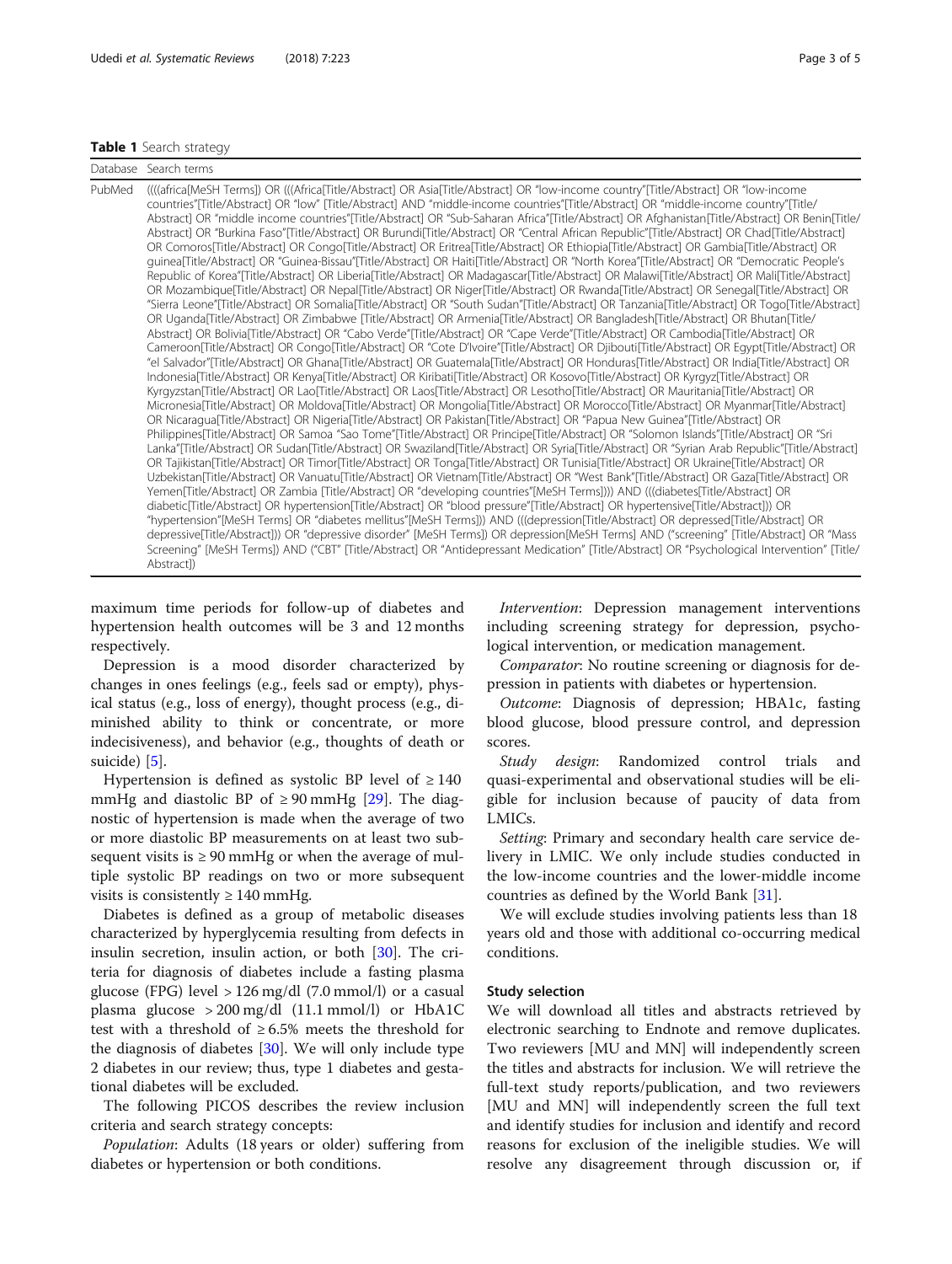required, we will consult a third reviewer [MM] for consensus agreement. We will list studies that initially appeared to meet the inclusion criteria but that we later excluded. We will collate multiple reports of the same study so that each study rather than each report is the unit of interest in the review. We will also provide any information we can obtain about ongoing studies. We will record the selection process in sufficient detail to complete a PRISMA flow diagram.

## Data extraction and management

We will use the Cochrane EPOC (Effective Practice and Organisation of Care) data collection form and adapt it for our study characteristics. We will pilot the form and adjust accordingly to suit the required study characteristics. We will include studies reported in full. Abstracts will be excluded if they do not have sufficient data. Two reviewers [MU and MN] will independently extract the following study characteristics from the selected studies: study design, setting, and number of participants; intervention characteristics (type of intervention, intensity of the intervention, content of the intervention, and where intervention was given); and comparison group and outcomes (primary outcomes: glycated hemoglobin (HBA1c), blood pressure control, and depression scores).

## Risk of bias assessment

Two reviewers [MU and MN] will independently assess risk of bias for each study using the criteria outlined in the Cochrane Handbook for Systematic Reviews of Interventions [\[24](#page-4-0)]. Any disagreement will be resolved by discussion or by involving a third reviewer [MM]. We will assess the risk of bias according to the following domains: (1) random sequence generation, (2) allocation concealment, (3) blinding of participants and personnel, (4) blinding of outcome assessment, (5) incomplete outcome data, (6) selective outcome reporting, (7) baseline outcomes measurement, (8) baseline characteristics, and (9) other bias. We will judge each potential source of bias as high, low, or unclear and provide a quote from the study report together with a justification for our judgment in the "risk of bias" table. We will summarize the "risk of bias" judgements across different studies for each of the domains listed. We will consider blinding separately for different key outcomes where necessary. Where information on risk of bias relates to unpublished data, we will note this in the "risk of bias" table. We will not exclude studies on the grounds of their risk of bias, but will clearly report the risk of bias when presenting the results of the studies. When considering treatment effects, we will take into account the risk of bias for the studies that contribute to that outcome. We will use the Grading of Recommendations, Assessment, Development and Evaluation (GRADE) criteria in assessing the overall quality of evidence for specific quantitative outcomes.

## Data synthesis

We will follow data synthesis methods proposed in the PRISMA [\[25,](#page-4-0) [26](#page-4-0)] and Cochrane [\[24](#page-4-0)] publications. We will report studies using descriptive statistics. We will do both narrative synthesis and meta-analysis. In narrative synthesis, we will do structured synthesis using descriptive statistics and might use forest plot if necessary. A funnel plot will also be used to explore publication bias. In order to facilitate meta-analysis, prevalence data will be transformed using appropriate statistical methods. We will standardize data on the effects of depression management. We will assess methodological and statistical heterogeneity using  $I^2$ . We will use Stata v.14 in the absence of statistically significant heterogeneity to pool and analyze the data using the random effects model in the event of multiple interventions or multiple outcomes. We will conduct sensitivity analyses on study quality and patient-related heterogeneity in order to explore the robustness of the results of the primary outcome.

## **Discussion**

We will report the findings from this review according to the PRISMA [[25,](#page-4-0) [26\]](#page-4-0). The discussion will be drawn from findings of the synthesis. Practice- and policy-relevant aspects of applicability will be addressed in this section. The proposed systematic review will provide evidence which will be used in guiding practice and policy on how to integrate depression management in diabetes and hypertension care to improve patient outcomes.

## Potential limitations of review methods

These review findings may have a bias introduced by limiting the language to English-only articles published since 1990. The review team does not have the capacity to translate languages. The protocol will be revised to include studies published before 1990 if very few post-1990 are identified.

#### Abbreviations

BP: Blood pressure; EPOC: Effective Practice and Organisation of Care; FPG: Fasting plasma glucose; GRADE: Grading of Recommendations, Assessment, Development and Evaluation; LMICs: Low- and middle-income countries; NCDs: Non-communicable diseases; PRISMA-P: Preferred Reporting Items of Systematic Reviews and Meta-Analyses Protocol

#### Acknowledgements

We acknowledge the African Mental Health Research Initiative (AMARI) which has provided a fellowship to MU for his PhD. The systematic review will form part of MU's PhD work.

#### Funding

This systematic review protocol presents independent work supported through the DELTAS Africa Initiative [DEL-15-01]. The DELTAS Africa Initiative is an independent funding scheme of the African Academy of Sciences (AAS)'s Alliance for Accelerating Excellence in Science in Africa (AESA) and supported by the New Partnership for Africa's Development Planning and Coordinating Agency (NEPAD Agency) with funding from the Wellcome Trust [DEL-15-01] and the UK government. The views expressed in this